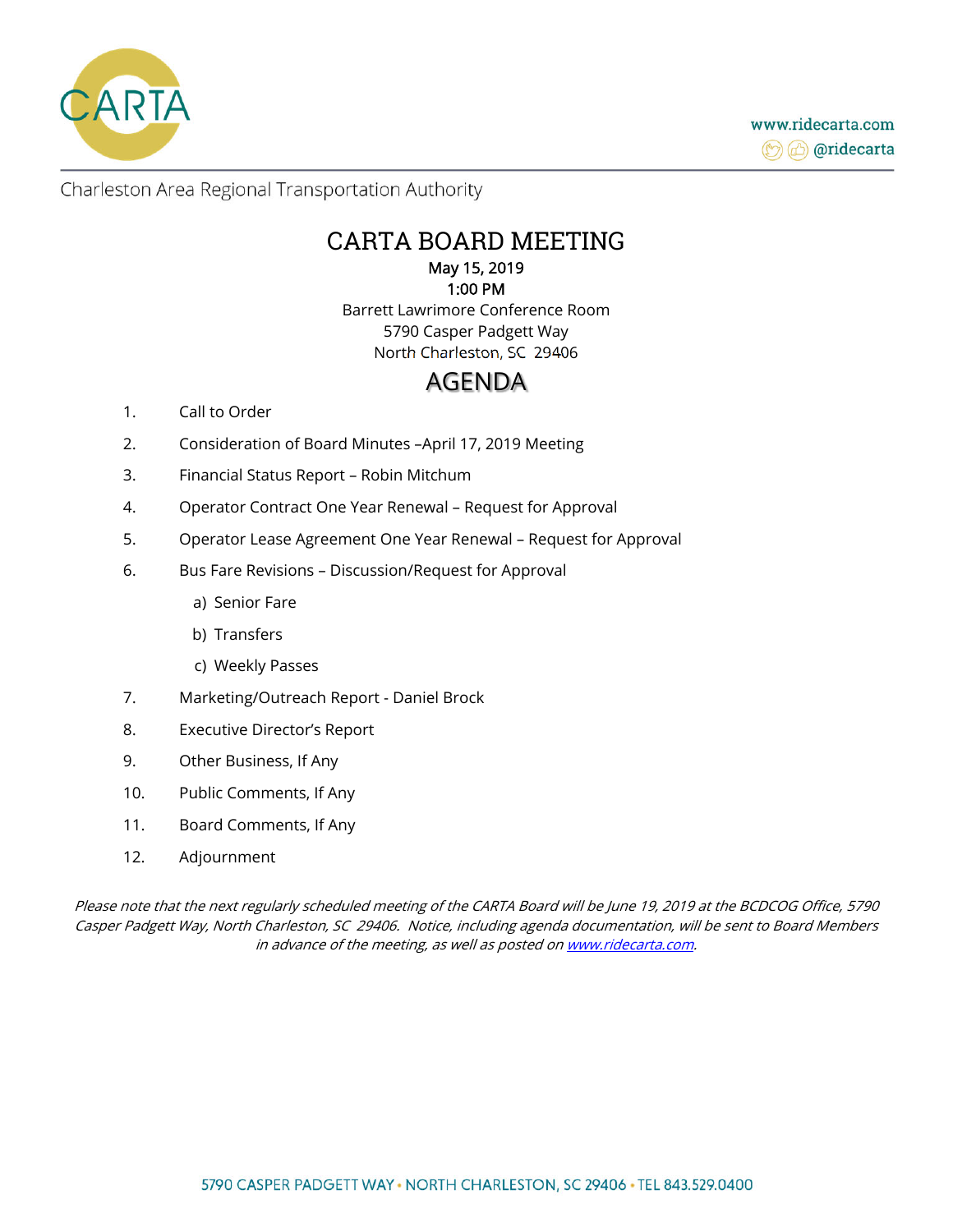### *CHARLESTON AREA REGIONAL TRANSPORTATION AUTHORITY*  **BOARD OF DIRECTORS MEETING April 17, 2019**

The Charleston Area Regional Transportation Authority (CARTA) Board of Directors met on Wednesday, April 17, 2019, at the Lonnie Hamilton III Public Service Building, Room B‐225, in North Charleston, South Carolina.

**MEMBERSHIP:**  Ed Astle; Mary Beth Berry; Bob Brimmer; Dwayne Green; Alfred Harrison; Virginia Jamison; Anna Johnson; James Lewis; Pat O'Neil; Jim Owens; Christie Rainwater; Vic Rawl; Michael Seekings; Elliott Summey; Keith Summey; John Tecklenburg; Jimmy Ward; Craig Weaver

**MEMBERSHIP PRESENT:** Mary Beth Berry; Bob Brimmer; Dwayne Green; Virginia Jamison; Anna Johnson; Pat O'Neil; Jim Owens; Michael Seekings; Jimmy Ward

**PROXIES:** Jeff Hajek for Christie Rainwater; Jerry Lahm for Elliott Summey; Ray Anderson for Keith Summey; Stephanie Tillerson for Craig Weaver; Lynn Christian for Alfred Harrison; Keith Benjamin for John Tecklenburg

**STAFF PRESENT:** Ron Mitchum; Andrea Kozloski; Robin Mitchum; Sharon Hollis; Michelle Emerson; Kim Coleman

**OTHERS PRESENT:**  David Bonner (Transdev); Daniel Brock (Rawle‐Murdy Associates); Marquel Coaxum (Rawle‐Murdy Associates); Raegan Loftis (Rawle-Murdy Associates); David Leard (HDR); Tom Hiles (HDR); Patti Gamble (CDM Smith); Stuart Healy (CDM Smith); Katelyn Love (Ramey Kemp); Scott Donahue (SCDOT); William Hamilton (public); Julia Hamilton (public)

### **1. Call to Order**

Chairman Seekings called the CARTA Board of Directors Meeting to order at 1:05 p.m. followed by a moment of silence. Chairman Seekings announced that the next Board Meeting will be held at the new BCDCOG headquarters.

### **2. Consideration of Board Minutes: February 20, 2019 Meeting**

*Mr. Lahm made a motion to approve the February 20, 2019 Meeting Minutes as presented and Mr. Anderson seconded the motion. The motion was unanimously approved.* 

### **3. Financial Status Report – Robin Mitchum**

Robin Mitchum, Deputy Director of Finance and Administration, presented the financial status report for the period ending March 31, 2019. Ms. Mitchum noted that the agency ended the month with an excess of revenue of \$1,188,553.

- The budget to actual revenues for the month was mostly on target with projections:
	- Community Pride is the remaining balance in the project from Palmetto Pride for the annual statewide clean-up initiative.
	- The Federal revenue includes operating and capital for the year-to-date.
	- The State Mass Transit Funds revenue is the funds available and expended as match to the Federal 5307 funds.
	- HOP lot revenue includes the Charleston Area Convention and Visitors Bureau and the City of Charleston contributions towards the operation of the HOP route. This is their contributions from October through December 2018.
	- **EXEC** Capital Revenue is local private capital contributions towards bench or shelter preparation and construction sites. The current amount is a contribution towards shelter construction at the Roper Hospital location.
	- **Insurance proceeds are a result of accidents.**
	- **Sales of Assets include the sale of five Trolleys and three Cutaways.**
	- Miscellaneous revenue is a fee received from a motion picture company for use of a bus for a commercial.
- The budget to actual expenditures for the month was mostly on target with projections:
	- **Printing includes costs of printing route maps, brochures and passes.**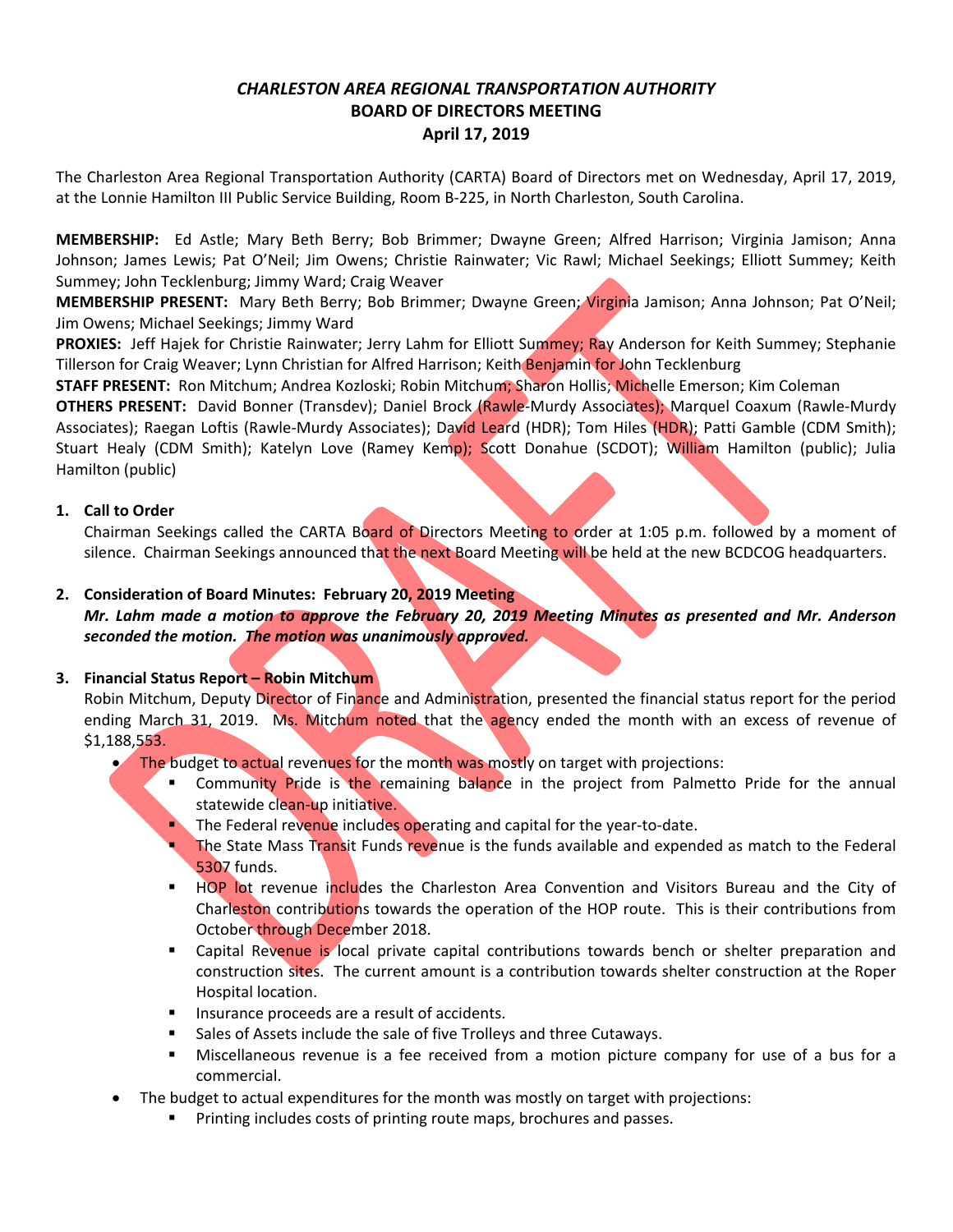- Marketing includes costs associated with promoting the transit system. This includes the promotional supplies from the Community Pride Project which was part of the Great American Clean‐Up project in our region.
- **Automotive costs include both parking expenses and mileage reimbursements to employees.**
- Accounting (Auditing) is the cost for CARTA's annual financial audit.
- Dues/Memberships is CARTA's annual membership with the Charleston Metro Chamber of Commerce.
- Office Equipment Rental includes the quarterly postage meter rental fee and the cost of the portable toilet rental for the HOP lot.
- Office Equipment Maintenance (OEM) includes the FY19 portion of the Swiftly Transit Time & Insights Software renewal (through 6/28/19), the FY19 portion of the NetCloud Essentials for mobile routers and Zscaler internet security renewal (through  $7/24/19$ ) in addition to other IT support. This is the bulk of the FY19 expenditure for the Transit Time & Insights software maintenance.
- Rent includes the Ashley Phosphate Park & Ride lot, Leeds Avenue lot lease from SCE&G, SC Works Trident lease space and document storage.
- Money Counting is the cost of the armored guard service, GARDA, to pick-up and transport cash deposits to the bank.
- Professional Services include legal fees, audit fees, payroll processing system fees and the cost of the security guard for the HOP lot.
- **Contract Services (IGA & Management) is the extensive services the BCDCOG provides to CARTA.**
- **Shelter/Bench Contract Services is engineering services provided through the IGA with BCDCOG for** the Shelter/Bench Projects.
- Melnick Property Contract Services is engineering services provided through the IGA with BCDCOG for the Melnick Property.
- Vehicle Maintenance is the cost to maintain the fleet.
- **Dearating Fees & Licenses include credit card transaction fees and vehicle title and registration fees.**
- Insurance includes the cost of liability insurance provided by the Insurance Reserve Fund. The amount will increase and decrease throughout the year as we add and remove items on the policy, but the amount shown is the bulk of the expenditure for the year.
- Rolling Stock is the purchase of the 2018 Ford Starcraft Allstar cutaway, two 2019 Ford Starcraft Allstar cutaways, the 2018 Eldorado Amerivan and 16 Gillig buses.
- **Bus Shelter Construction/Bench Installation is the cost to purchase and install shelters and benches.**
- Security Cameras & Equipment is the cost to purchase security cameras and security equipment for CARTA's buses and facilities.
- **EXP** Capital includes funds for Facility Maintenance, signage and other capital assets related to the operation of the transit system.

Ms. Mitchum also reviewed the HOP expenditures. As of March 31, 2019, total expenditures for the HOP program were \$481,553. The Board received the Financial Status Report as information.

#### **4. Melnick Park & Ride Construction – Change Order – Request for Approval**

Ron Mitchum, Executive Director, noted that the contractor, CDM Smith, discovered extensive unsuitable material at the Melnick Park & Ride site. He explained that geotechnical findings during the design phase found some unsuitable material but there were several unknowns about the extent of the material. After additional testing, the contractor will need to excavate an additional 24 inches and fill with clean dirt. The change order will cost an additional \$440,640 which will bring the total costs for the construction to \$2,582,179.42. Due to the timing of the approval needed to proceed to keep the project on schedule, Chairman Seekings approved the change order on March 21, 2019. Mr. Mitchum addressed questions and comments then introduced Patti Gamble and Stuart Healy with CDM Smith. Ms. Gamble distributed a Progress Update as of April 12, 2019, on work completed to date on construction and project management as well as project successes and issues. Ms. Gamble and Mr. Healy were available to address questions and comments.

*Mr. Brimmer made a motion to approve the Melnick Park & Ride Construction Change Order as presented and Mr. Owens seconded the motion. The motion was unanimously approved.*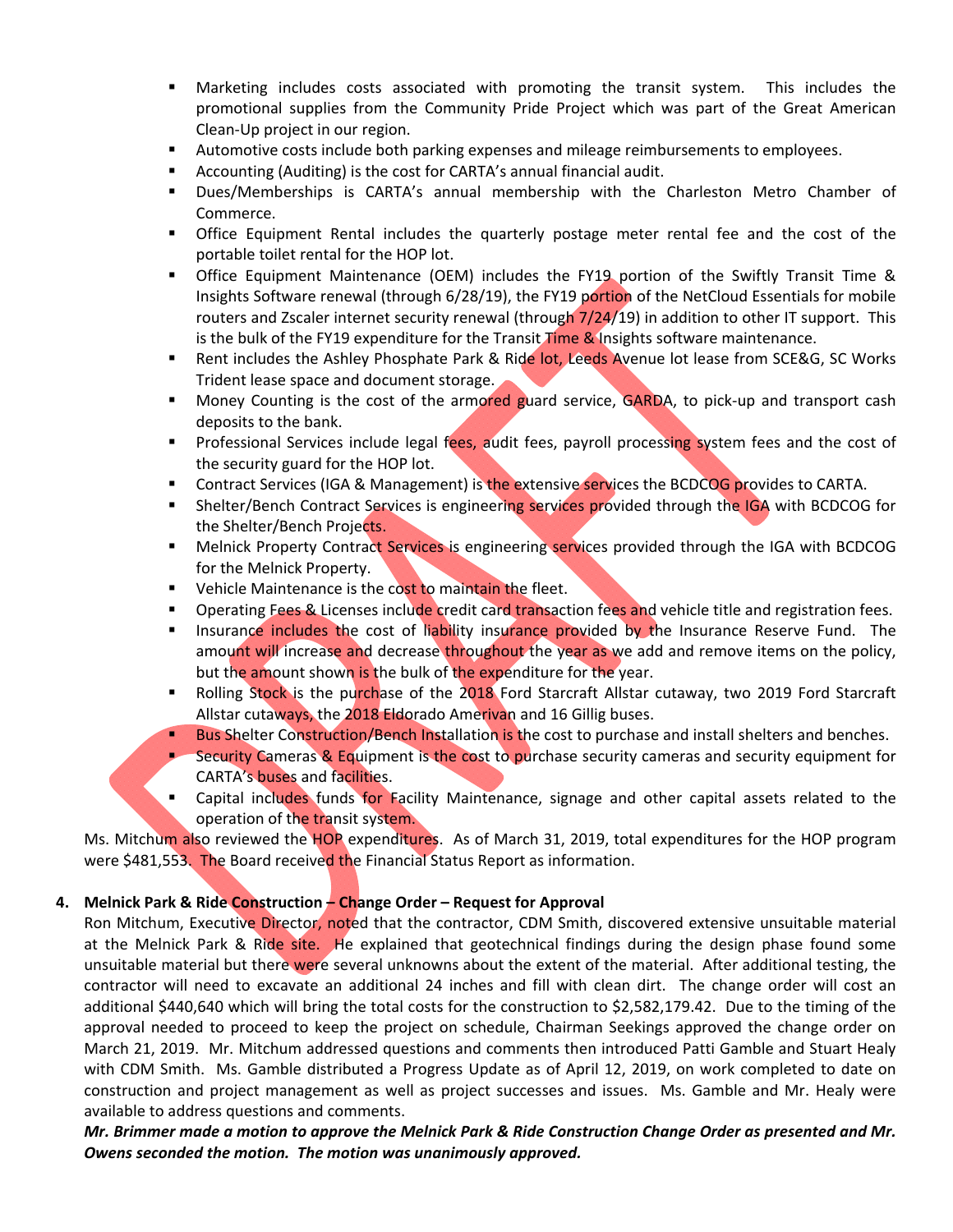#### **5. Purchase of Alexander Dennis Enviro 200 (Midi) Demo Bus – Request for Approval**

Mr. Mitchum noted that CARTA currently operates Midi (Enviro 200) buses on the DASH and HOP routes. The buses are manufactured by Alexander Dennis, Inc. The buses are 12 year/500,000 mile rated buses and typically cost approximately \$340-355,000 depending on the layout and selected options. There have been no problems in operating the buses and they have been very well received by our customers. Alexander Dennis, Inc. is offering CARTA the opportunity to purchase one of the demonstration buses, which they are replacing with a newer model, for \$190,000. The available bus is a 2013 model with approximately 55,000 miles on it to date. Mr. Mitchum stated he had recently seen this vehicle at an SCDOT event and it is in great shape. Based on CARTA's experience with Alexander Dennis, Inc., it is recommended that the Board authorize staff to move forward with purchasing the bus at a price of \$190,000.

#### *Mr. Green made a motion to approve the Purchase of Alexander Dennis Enviro 200 (Midi) Bus as presented and Mr. Owens seconded the motion. The motion was unanimously approved.*

#### **6. Volkswagen Settlement Fund Application – Request for Approval**

Mr. Mitchum stated that the SC Department of Insurance, which is administering the VW Settlement funds, has announced the first round of competition for vehicle replacement funding. The applications are due May 17, 2019 with awards to be announced within 45 days. The funding level for the first round of funding is for \$10 million. It is our intent to submit a request for funding to replace some of the 1996 diesel New Flyers with electric powered buses. Mr. Mitchum noted that, given the age of the current vehicles and their associated emissions and impact on air quality, we will be extremely competitive. CARTA has over 20 vehicles that need to be replaced at a minimum cost of over \$12 million. It is our intent to provide them with information on our overall needs in this application with the hope that we will receive funding in the first round as well as in any subsequent rounds of funding. Mr. Mitchum then addressed questions and comments. He stated that it is requested that the Board authorize staff to submit an application in response to the solicitation and to authorize the Chairman and/or the Executive Director to execute any required documents associated with the application and any subsequent grant award.

#### *Mr. Ward made a motion to approve the Volkswagen Settlement Fund Application request as presented and Ms. Johnson seconded the motion. The motion was unanimously approved.*

#### **7. Project Status Reports:**

Mr. Mitchum delivered the following project status reports:

- A) **Intermodal Center:** The Board will be notified of the Ribbon‐Cutting date which is anticipated for May.
- B) **North Charleston Park & Ride:** Mr. Mitchum delivered a detailed update to the Board earlier during the meeting and had nothing further to include.
- C) **Mt. Pleasant Street Park & Ride:** Ms. Mitchum introduced Stuart Healy with CDM Smith. Mr. Healy addressed questions and comments from Mr. Mitchum's report earlier during the meeting.
- D) **Fleet Replacement:** The neighborhood shuttles have been received as well as two Tel-A-Ride vehicles.
- E) **Isle of Palms Workforce Transportation:** The CHATS Policy Committee approved funding for a van pool operating through the BCDCOG. Mr. Mitchum encouraged Board members to assist with identifying parking sites.
- F) **Shelter/Bench Installation:** Andrea Kozloski, Deputy Director of Operations and Support, noted that progress continues with the shelter and bench installation project. The Board will be notified of future Ribbon-Cutting Ceremonies.

The Board received the Project Status Reports as information.

#### **8. Rider Etiquette Campaign – Michelle Emerson**

Michelle Emerson, Marketing and Communications Manager, presented slides regarding the Rider Etiquette Campaign. Ms. Emerson discussed the passenger rules of riding as well as the top 11 topics: drinking on the bus; being ready to board the bus; bags in seats; bags on the bus; no smoking on board or around the bus; no littering; priority seating/courtesy seating & boarding; personal hygiene; noise on the bus; profanity; see something/say something. Ms. Emerson noted that flyers will be posted on vehicles to serve as reminders and what is expected of riders. The Board received the Rider Etiquette Campaign presentation as information.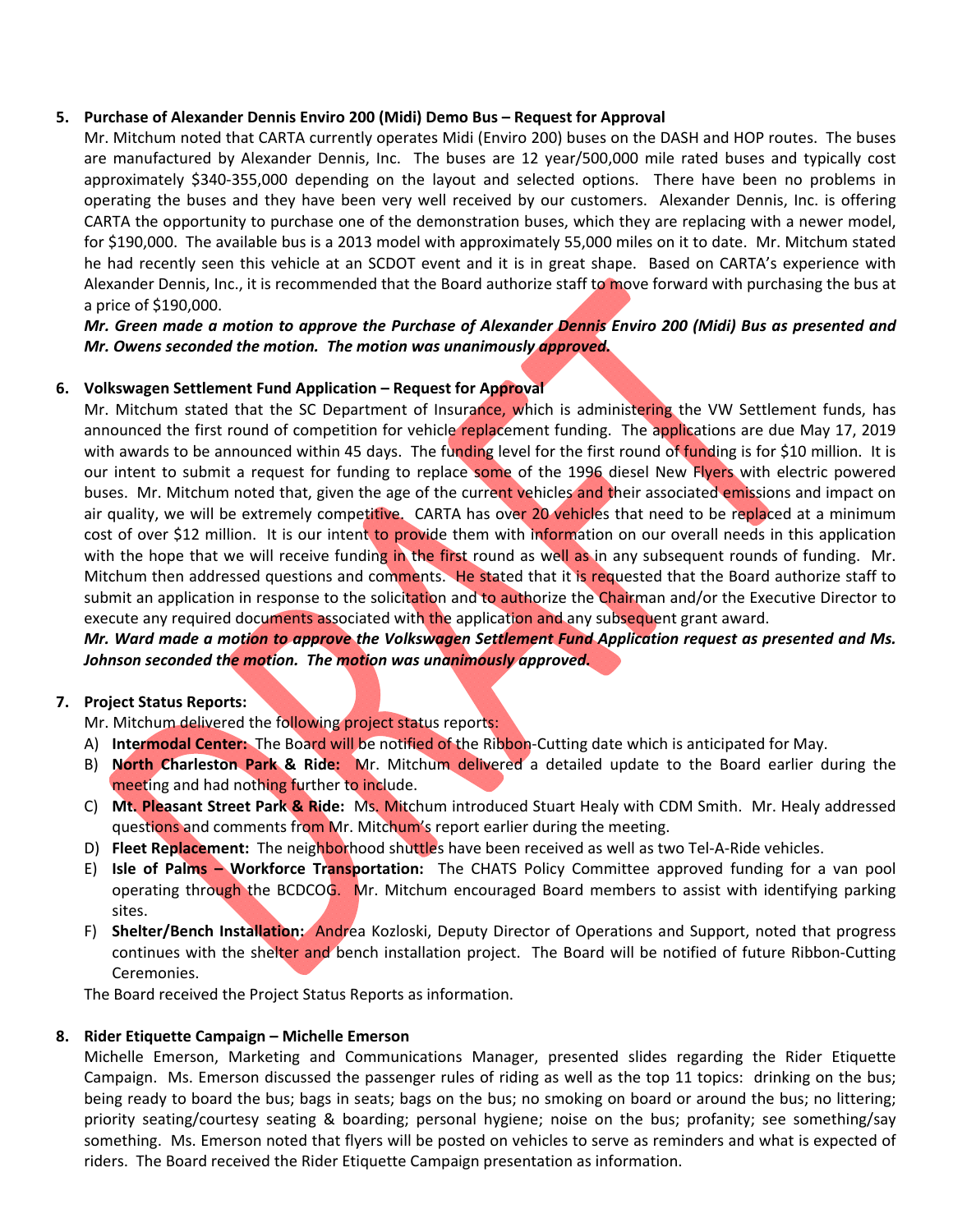#### **9. Marketing/Outreach Report – Daniel Brock**

Daniel Brock, with Rawle‐Murdy Associates, presented the Marketing/Outreach Report. He updated the Board on the App statistics for the last four weeks as well as March Social Media engagements and link clicks. Mr. Brock also highlighted the following events: Ground-Breaking Ceremony for the Melnick Park & Ride Lot; Students Ride for Free, which has received a lot of positive feedback; the Lowcountry Rapid Transit (LCRT) Chamber Ride‐Along. He also discussed the ETV Daniel Tiger Partnership and the Charleston Farmers Market downtown events. The Board received the Marketing/Outreach Report as information.

#### **10. Executive Director's Report**

Mr. Mitchum announced that a new transit planner will begin employment in May. He also presented the award that the agency recently received from the TASC for the Intermodal Center. In addition, reports were distributed prior to the start of the meeting which included ridership summary statistics, the monthly performance snapshot, upcoming events and activities. The Board received the Executive Director's Report as information.

#### **11. Other Business, If Any**

There was no other business to discuss.

#### **12. Public Comments, If Any**

There was one public comment:

William Hamilton, Executive Director of Best Friends of Lowcountry Transit, distributed material regarding the Park Circle Creamery event on April 7<sup>th</sup>, which promoted the LCRT and the transit app. Mr. Hamilton also distributed material regarding the Complete Streets Bill (H 3656) and spoke about his group's recent meeting with State Representatives regarding the Complete Streets Bill.

#### **13. Board Comments, If Any**

Chairman Seekings thanked Board Members for their service and for attending today's meeting. There was no other business to discuss.

#### **14. Adjourn**

There being no further business before the Board, Chairman Seekings adjourned the meeting at 2:20 p.m.

 Respectfully submitted, Kim Coleman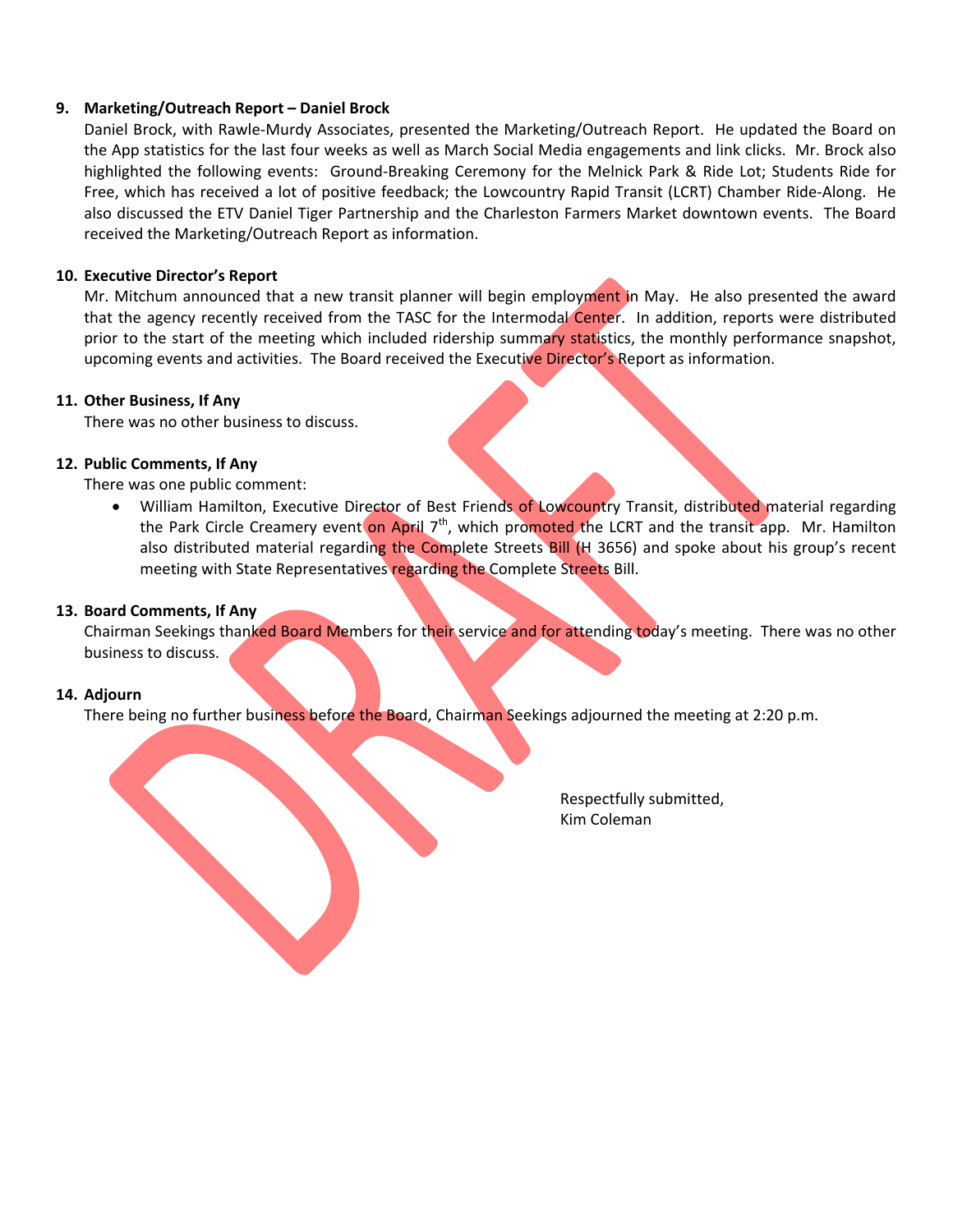

Charleston Area Regional Transportation Authority

#### MEMORANDUM

| TO:      | <b>Board of Directors</b>                                     |
|----------|---------------------------------------------------------------|
| FROM:    | Robin W. Mitchum, Deputy Director of Finance & Administration |
| SUBJECT: | April 30, 2019 Financial Report Overview                      |
| DATE:    | May 8, 2019                                                   |

Please find attached the draft April 30, 2019 Financial Report. Below is a brief overview of the activities for FY19.

#### **Revenues**

The budget to actual revenues for the month was mostly on target with our projections.

- Community Pride is the remaining balance in the project from Palmetto Pride for the annual statewide cleanup initiative.
- The Federal revenue includes operating and capital for the year to date.
- The State Mass Transit Funds revenue is the funds available and expended as match to the federal 5307 funds and capital funds to purchase four (4) 2019 Champion LF Transport E450s.
- HOP lot revenue includes the Charleston Area Convention and Visitors Bureau and the City of Charleston contributions towards the operation of the HOP route. This is their contributions from October 2018 through December 2018.
- Capital Revenue is local private capital contributions towards bench or shelter preparation and construction sites. The current amount is a contribution towards shelter construction at the Roper Hospital location.
- Insurance proceeds are a result of accidents.
- Sale of Assets includes the sale of five (5) Trolleys, four (4) Cutaways, and twelve (12) Flexible Metros.
- Miscellaneous revenue is a fee received from a motion picture company for use of a bus for a commercial.

#### **Expenditures**

The budget to actual expenditures for the month was mostly on target with our projections.

- Printing includes costs of printing route maps, brochures, and passes.
- Marketing includes costs associated with promoting the transit system. This includes the promotional supplies from the Community Pride Project which was part of the Great American clean-up project in our region.
- Automotive costs include both parking expenses and mileage reimbursements to employees.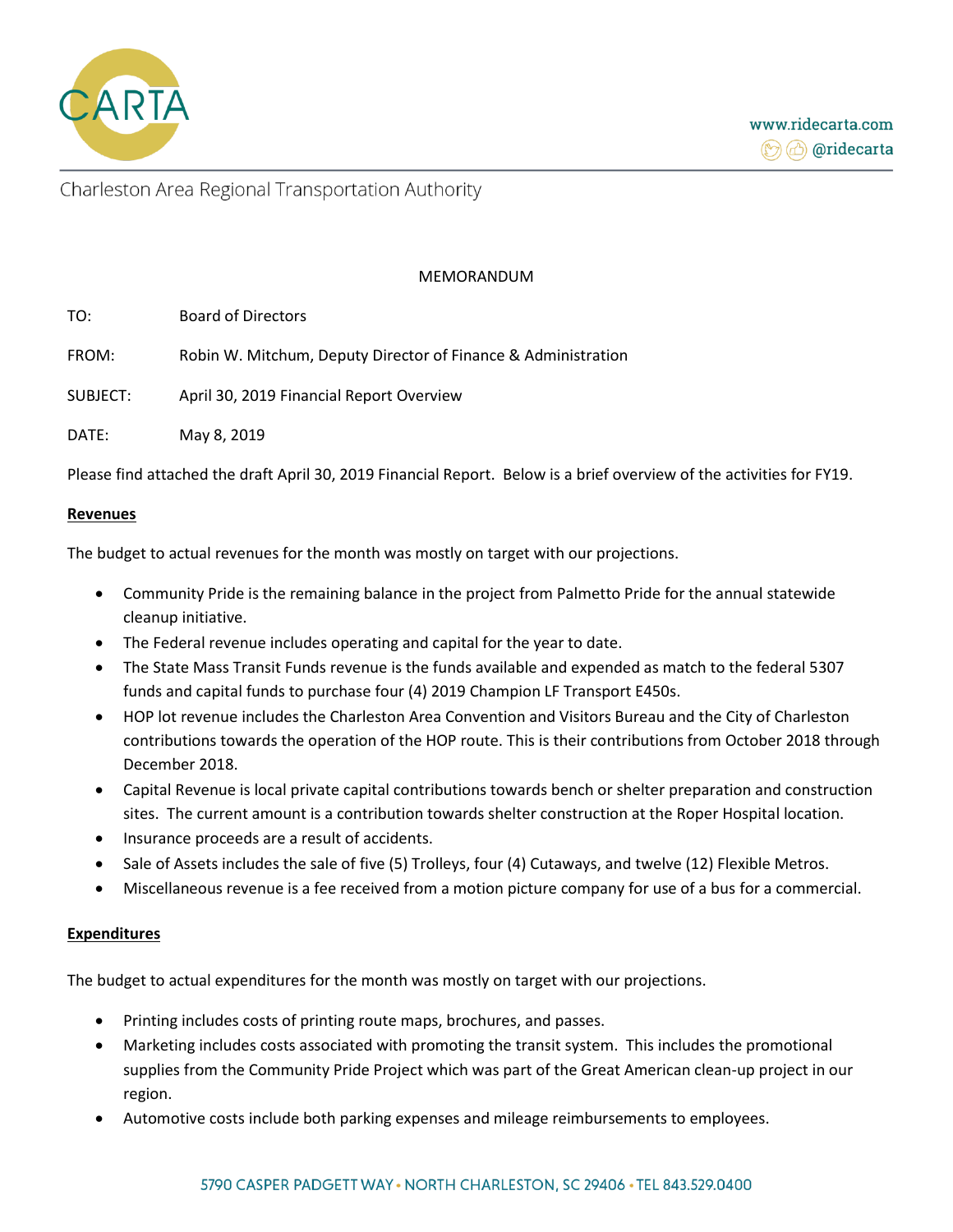- Accounting (Auditing) is the cost for CARTA's annual financial audit.
- Dues/Memberships is CARTA's annual membership with the Charleston Metro Chamber of Commerce.
- Office Equipment Rental includes the quarterly postage meter rental fee and the cost of the portable toilet rental for the HOP Lot.
- Office Equipment Maintenance (OEM) includes the FY19 portion of the Swiftly Transit Time and Insights Software renewal (through 06/28/19), the FY19 portion of the NetCloud Essentials for mobile routers and Zscaler internet security renewal (through 07/24/19), in addition to other IT support. This is the bulk of the FY19 expenditure for the Transit Time & Insights software maintenance.
- Rent includes the Ashley Phosphate Park & Ride Lot, Leeds Avenue lot lease from SCE&G, SC Works Trident lease space, and document storage.
- Money Counting is the cost of the armored guard service, GARDA, to pick up and transport cash deposits to the bank.
- Professional Services include legal fees, audit fees, payroll processing system fees, and the cost of the security guard for the HOP Lot.
- Contract Services (IGA & Management) is the extensive services BCDCOG provides to CARTA.
- Shelter/Bench Contract Services is engineering services provided through the IGA with BCDCOG for the Shelter/Bench Projects.
- Melnick Property Contract Services is engineering services provided through the IGA with BCDCOG for the Melnick Property.
- Vehicle Maintenance is the cost to maintain the fleet.
- Operating Fees & Licenses include credit card transaction fees and vehicle title & registration fees.
- Insurance includes the cost of liability insurance provided by the Insurance Reserve Fund. The amount will increase and decrease throughout the year as we add and remove items on the policy, but the amount shown is the bulk of the expenditure for the year.
- Rolling stock is the purchase of the 2018 Ford Starcraft Allstar cutaway, two (2) 2019 Ford Starcraft Allstar cutaways, the 2018 Eldorado Amerivan, sixteen (16) Gillig Buses, and four (4) 2019 Champion LF Transport E450s.
- Bus Shelter Construction/Bench Install is the cost to purchase and install shelters and benches.
- Security Cameras & Equipment is the cost to purchase security cameras and security equipment for CARTA's buses and facilities.
- Capital includes funds for Facility Maintenance, signage, and other capital assets related to the operation of the transit system.

### **Overall, the agency ended the month with an excess of revenue of \$1,653,465.**

If you have any questions, please contact me at 843-529-2126 o[r robinm@bcdcog.com.](mailto:robinm@bcdcog.com)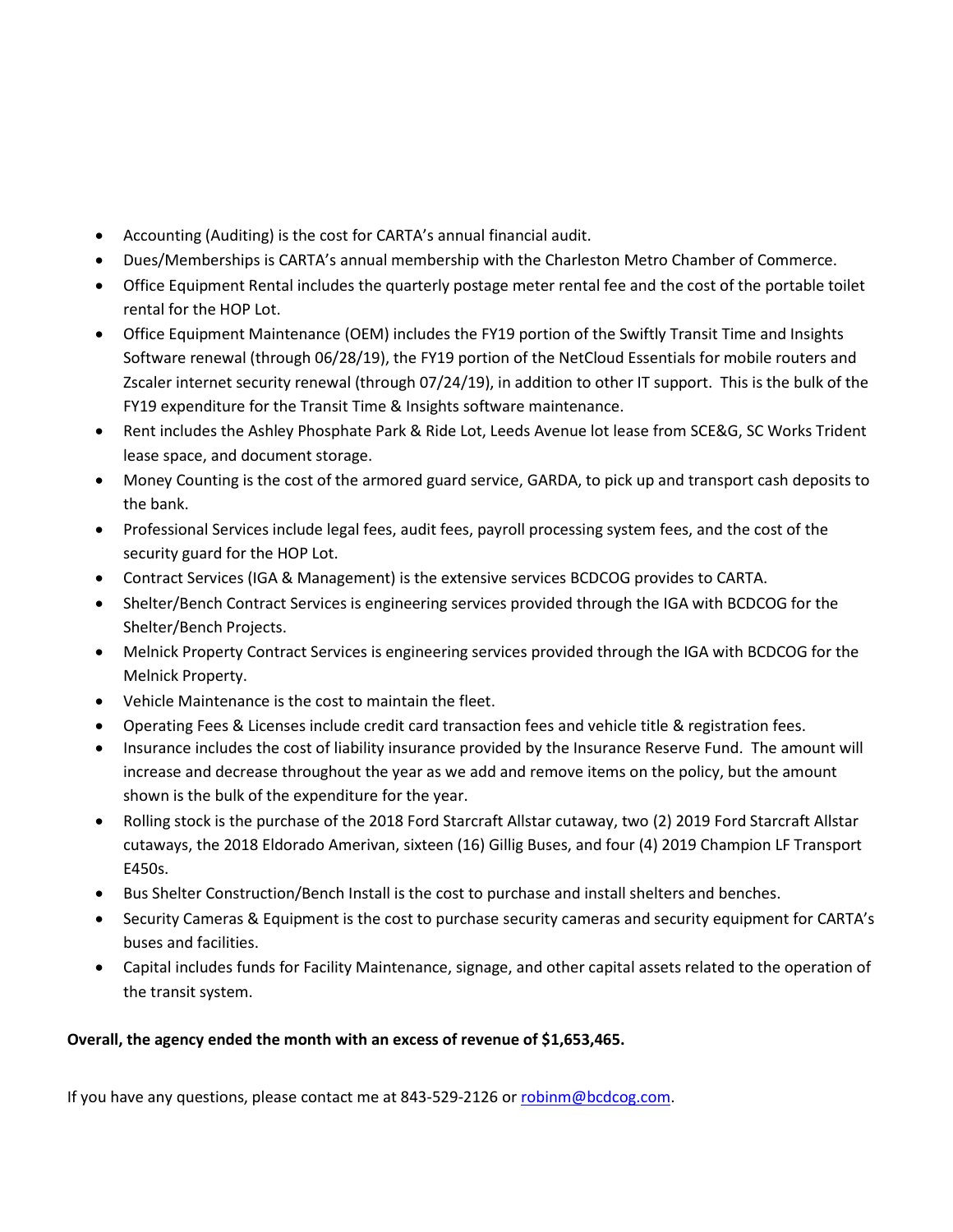**Amount owed to Transdev as of 04/30/19 is \$1,329,222.89.** 

### **Amount expended on the HOP as of 04/30/19 is \$564,144.**

| <b>HOP Expenditures</b>                |                         |         |  |  |
|----------------------------------------|-------------------------|---------|--|--|
| <b>Expenditures</b>                    | <b>Description</b>      | Total   |  |  |
| Printing                               | <b>HOP Route</b>        | 80      |  |  |
| Equipment Rental                       | Portable Toilet         | 395     |  |  |
| Communications                         | Internet                | 962     |  |  |
| <b>Utilities</b>                       | Electric                | 521     |  |  |
| <b>Professional Services</b>           | Security Guard          | 60,208  |  |  |
| Fuel                                   | Diesel Fuel             | 33,299  |  |  |
| <b>Fixed Route</b>                     | <b>Transdev Service</b> | 446,679 |  |  |
| Security Cameras/Equipment             | Camera System           | 22,000  |  |  |
| \$564.144<br><b>TOTAL EXPENDITURES</b> |                         |         |  |  |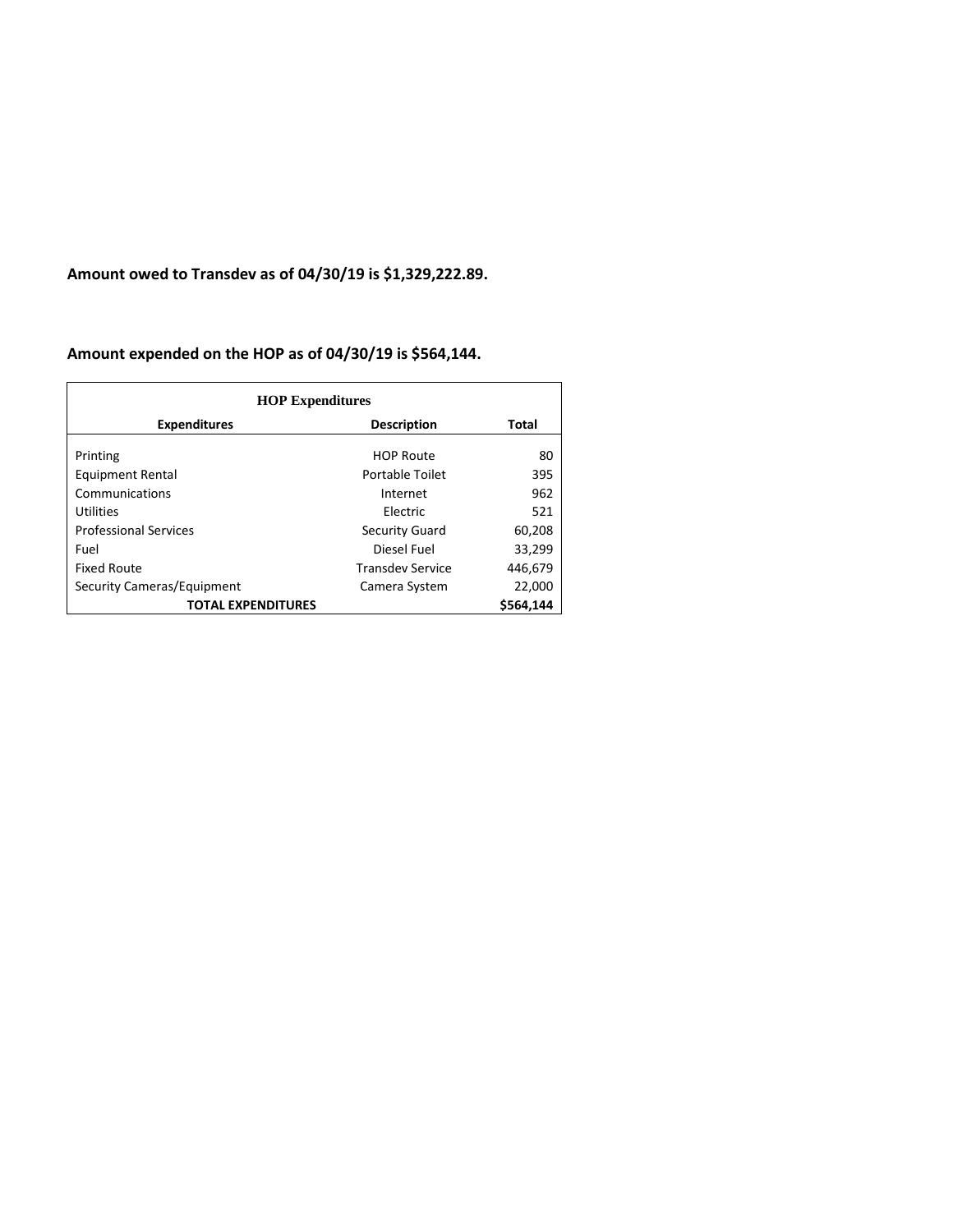Time elapsed: 58%

|                                             | Original    | <b>Revision #1</b> |               | $%$ of        |
|---------------------------------------------|-------------|--------------------|---------------|---------------|
|                                             | FY19 Budget | <b>FY19 Budget</b> | <b>Actual</b> | <b>Budget</b> |
| <b>Revenues</b>                             |             |                    |               |               |
| Farebox                                     | 2,240,483   | 2,240,483          | 1,238,999     | 55%           |
| Passes                                      | 552,551     | 552,551            | 320,991       | 58%           |
| <b>HOP Lot Parking Fees</b>                 | 232,685     | 115,000            | 60,385        | 53%           |
| <b>COC Shuttle</b>                          | 457,600     | 457,600            | 264,084       | 58%           |
| <b>MUSC</b>                                 | 815,455     | 815,455            | 461,499       | 57%           |
| City of Charleston - DASH                   | 553,280     | 553,280            | 322,747       | 58%           |
| City of North Charleston                    | 552,623     | 1,104,246          | 419,894       | 38%           |
| <b>Community Pride</b>                      |             | 4,669              | 4,669         | 100%          |
| Federal                                     | 14,018,072  | 20,625,582         | 13,050,133    | 63%           |
| <b>State Mass Transit Funds</b>             | 4,941,104   | 1,664,354          | 1,086,104     | 65%           |
| <b>SCPRT</b>                                |             | 1,605              | 1,605         | 100%          |
| Sales Tax - Charleston County               | 12,014,250  | 12,014,250         | 6,946,917     | 58%           |
| <b>HOP Lot</b>                              | 892,538     | 136,350            | 136,350       | 100%          |
| <b>Capital Revenue</b>                      | 1,000       | 2,000              | 2,000         | 100%          |
|                                             |             |                    |               | 47%           |
| Advertising                                 | 800,000     | 800,000            | 378,527       |               |
| Interest                                    | 60          |                    | 67            | N/A<br>102%   |
| <b>Insurance Proceeds</b><br>Sale of Assets |             | 92,760             | 94,364        |               |
| Miscellaneous                               | 50,000      | 50,000             | 63,650        | 127%          |
|                                             |             | 600                | 600           | 100%          |
| <b>TOTAL REVENUES</b>                       | 38,121,701  | 41,230,785         | 24,853,585    | 60%           |
| <b>Expenditures</b>                         |             |                    |               |               |
| <b>Staff Salaries &amp; Benefits</b>        | 154,978     | 158,322            | 87,577        | 55%           |
| <b>Supplies</b>                             | 24,200      | 15,200             | 5,033         | 33%           |
| Printing                                    | 47,500      | 47,500             | 28,762        | 61%           |
| Marketing                                   | 10,000      | 14,669             | 6,623         | 45%           |
| Automotive                                  | 2,676       | 2,570              | 1,581         | 62%           |
| <b>Accounting (Auditing)</b>                | 14,500      | 28,800             | 28,500        | 99%           |
| Postage                                     | 2,000       | 2,000              | 581           | 29%           |
| Dues/Memberships                            | 750         | 500                | 500           | 100%          |
| <b>Office Equipment Rental</b>              | 1,248       | 1,410              | 908           | 64%           |
| Office Equipment Maintenance                | 160,900     | 185,090            | 116,846       | 63%           |
| Rent                                        | 24,163      | 24,600             | 12,030        | 49%           |
| Communications                              | 173,575     | 170,007            | 91,353        | 54%           |
| <b>Utilities</b>                            | 14,450      | 12,550             | 5,866         | 47%           |
| Advertising                                 | 15,000      | 15,000             |               | 0%            |
| <b>Money Counting</b>                       | 6,715       | 6,715              | 3,927         | 58%           |
| <b>Professional Services</b>                | 131,576     | 137,976            | 67,837        | 49%           |
| <b>Contract Services</b>                    | 1,606,697   | 1,734,173          | 1,033,339     | 60%           |
| <b>HOP Lot-Low Line Contract Services</b>   |             | 225,000            |               | 0%            |
| <b>Shelter/Bench Contract Services</b>      |             | 360,978            | 51,113        | 14%           |
| <b>Melnick Property Contract Services</b>   |             | 173,318            | 55,111        | 32%           |
| Vehicle Maintenance                         | 252,793     | 357,310            | 107,028       | 30%           |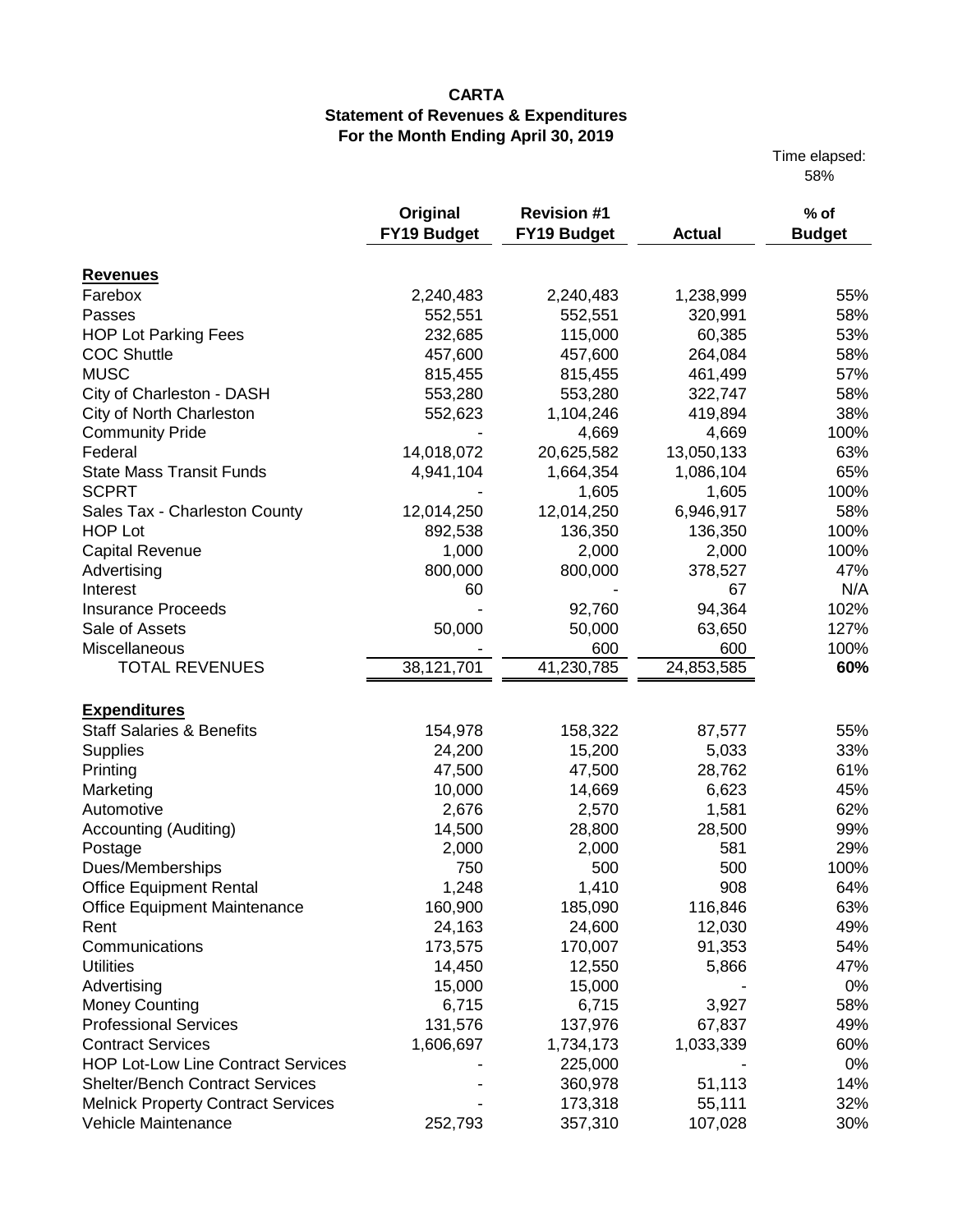Time elapsed: 58%

|                                               | Original           | <b>Revision #1</b> |               | $%$ of        |
|-----------------------------------------------|--------------------|--------------------|---------------|---------------|
|                                               | <b>FY19 Budget</b> | <b>FY19 Budget</b> | <b>Actual</b> | <b>Budget</b> |
| <b>Operating Fees &amp; Licenses</b>          | 27,500             | 27,500             | 14,490        | 53%           |
| Insurance                                     | 567,054            | 583,237            | 564,147       | 97%           |
| Fuel                                          | 1,389,893          | 1,444,525          | 821,584       | 57%           |
| <b>Fixed Route</b>                            | 13,214,377         | 13,214,377         | 7,516,705     | 57%           |
| Paratransit                                   | 2,428,222          | 2,740,179          | 1,511,125     | 55%           |
| <b>Miscellaneous</b>                          | 7,741              | 7,741              | 4,160         | 54%           |
| Interest                                      |                    | 67,724             | 39,902        | 59%           |
| Intermodal Infrastructure - Construction      | 3,574,892          | 4,976,233          | 2,099,471     | 42%           |
| <b>Rolling Stock</b>                          | 11,967,000         | 10,518,364         | 8,236,654     | 78%           |
| <b>Bus Shelter Construction/Bench Install</b> | 80,450             | 1,016,410          | 353,384       | 35%           |
| Security/ Cameras & Equipment                 |                    | 397,235            | 52,886        | 13%           |
| Intermodal FF&E                               |                    | 25,000             | 9,137         | 37%           |
| Capital (IT, Facility Repairs/Maint)          | 311,691            | 397,033            | 164,717       | 41%           |
| <b>Melnick PNR</b>                            |                    | 2,141,539          | 107,243       | 5%            |
| Depreciation                                  | 1,909,160          |                    |               | N/A           |
| <b>TOTAL EXPENDITURES</b>                     | 38,121,701         | 41,230,785         | 23,200,120    | 56%           |
| Excess (Deficit) of Revenues Over             |                    |                    |               |               |
| (Under) Expenditures                          |                    |                    | 1,653,465     |               |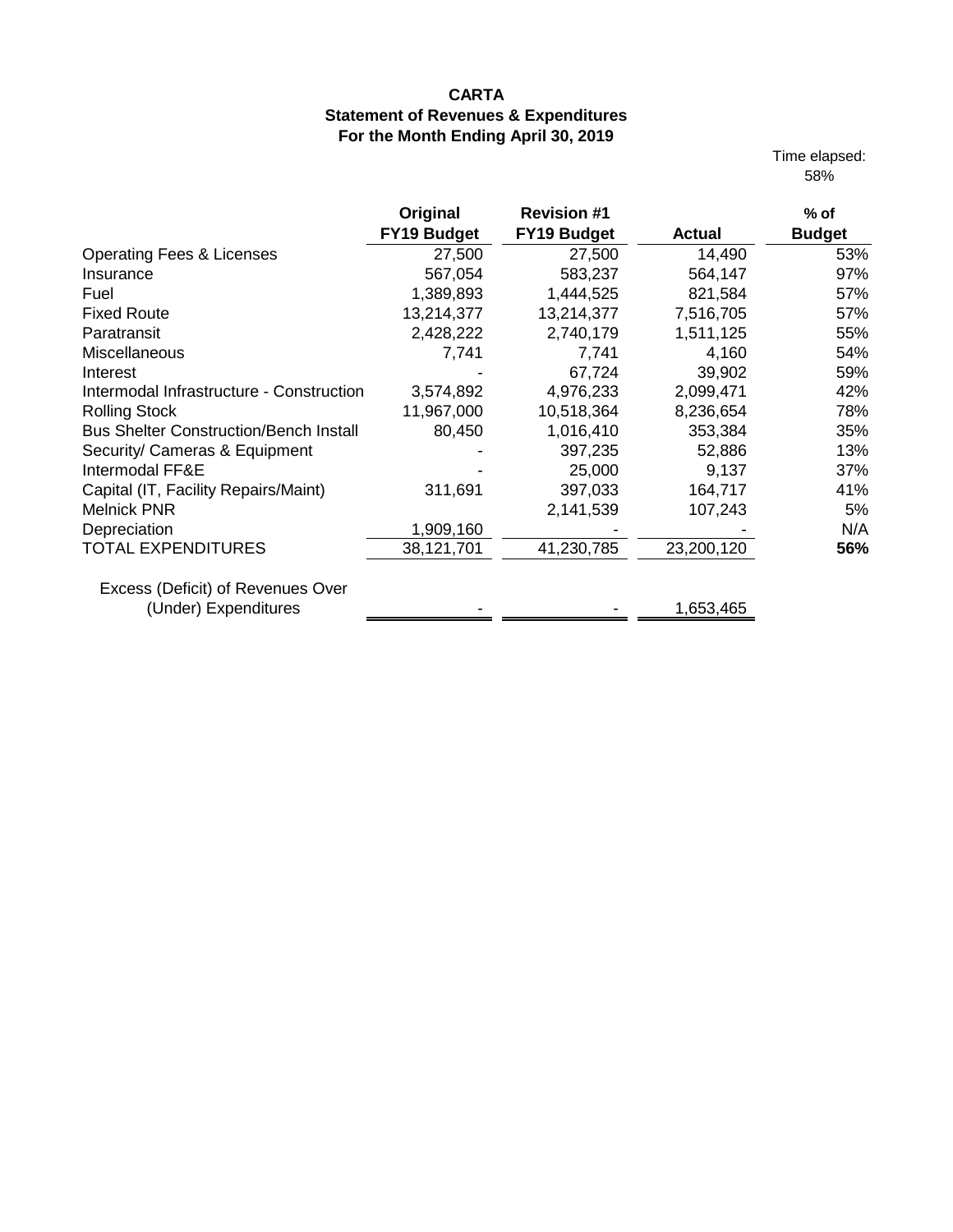|                                               | Administration | Operating  | Capital    | <b>TOTAL</b> |
|-----------------------------------------------|----------------|------------|------------|--------------|
| <b>EXPENDITURES:</b>                          |                |            |            |              |
| <b>Salaries &amp; Benefits</b>                | 39,204         | 48,373     |            | 87,577       |
| <b>Total Direct Personnel</b>                 | 39,204         | 48,373     |            | 87,577       |
|                                               |                |            |            |              |
| <b>Supplies</b>                               | 3,895          | 1,138      |            | 5,033        |
| Printing                                      |                | 28,762     |            | 28,762       |
| Marketing                                     | 6,603          | 20         |            | 6,623        |
| Automotive                                    | 1,152          | 429        |            | 1,581        |
| Accounting (Outside Services & Auditing)      | 28,500         |            |            | 28,500       |
| Postage                                       | 521            | 60         |            | 581          |
| Dues/Memberships                              | 500            |            |            | 500          |
| <b>Office Equipment Rental</b>                | 513            | 395        |            | 908          |
| <b>Office Equipment Maintenance</b>           | 19,809         | 97,037     |            | 116,846      |
| Rent                                          | 3,630          | 8,400      |            | 12,030       |
| Telephone/Communications                      |                | 91,353     |            | 91,353       |
| <b>Utilities</b>                              |                | 5,866      |            | 5,866        |
| Advertising                                   |                |            |            |              |
| <b>Money Counting</b>                         |                | 3,927      |            | 3,927        |
| <b>Other Professional Services</b>            | 2,629          | 65,208     |            | 67,837       |
| <b>Contract Services</b>                      |                | 1,033,339  |            | 1,033,339    |
| <b>HOP Lot - Low Line Contract Services</b>   |                |            |            |              |
| <b>Shelter/Bench Contract Services</b>        |                | 51,113     |            | 51,113       |
| <b>Melnick Property Contract Services</b>     |                | 55,111     |            | 55,111       |
| Vehicle Maintenance                           |                | 107,028    |            | 107,028      |
| <b>Operating Fees &amp; Licenses</b>          |                | 14,490     |            | 14,490       |
| Insurance                                     | 10,393         | 553,754    |            | 564,147      |
| Fuel                                          |                | 821,584    |            | 821,584      |
| <b>Fixed Route</b>                            |                | 7,516,705  |            | 7,516,705    |
| Paratransit                                   |                | 1,511,125  |            | 1,511,125    |
| Miscellaneous                                 | 4,160          |            |            | 4,160        |
| Interest                                      | 39,902         |            |            | 39,902       |
| Intermodal Infrastructure - Construction      |                |            | 2,099,471  | 2,099,471    |
| <b>Rolling Stock</b>                          |                |            | 8,236,654  | 8,236,654    |
| <b>Bus Shelter Construction/Bench Install</b> |                |            | 353,384    | 353,384      |
| Security/ Cameras & Equipment                 |                |            | 52,886     | 52,886       |
| Intermodal FF&E                               |                | 9,137      |            | 9,137        |
| Capital (IT, Facility Repairs/Maint)          | 30,943         | 133,774    |            | 164,717      |
| <b>Melnick PNR</b>                            |                |            | 107,243    | 107,243      |
| <b>TOTAL EXPENDITURES</b>                     | 192,354        | 12,158,128 | 10,849,638 | 23,200,120   |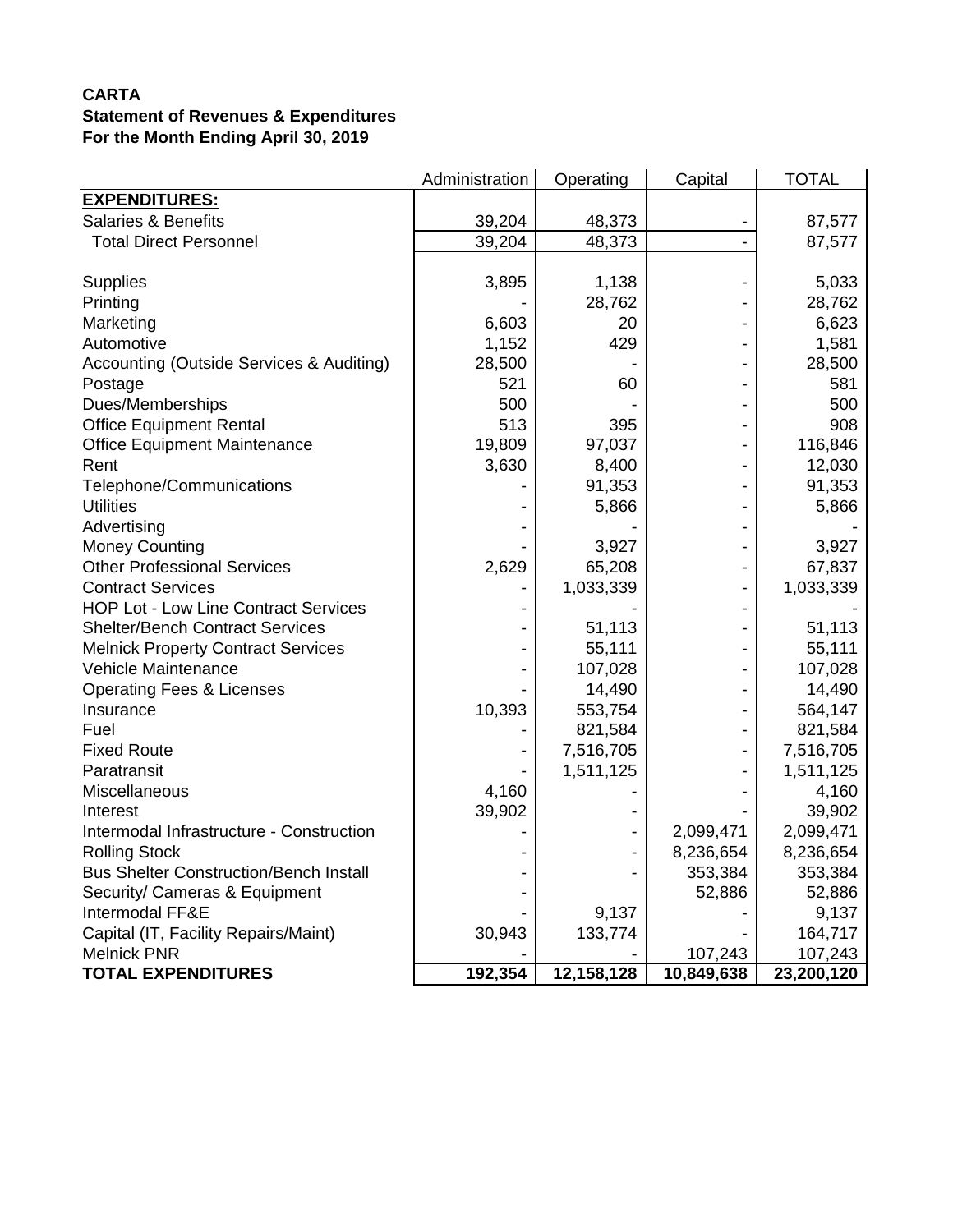|                                 | Administration | Operating  | Capital    | <b>TOTAL</b> |
|---------------------------------|----------------|------------|------------|--------------|
| <b>REVENUE</b>                  |                |            |            |              |
| Farebox                         |                | 1,238,999  |            | 1,238,999    |
| Passes                          |                | 320,991    |            | 320,991      |
| Parking - HOP Lot               |                | 60,385     |            | 60,385       |
| <b>COC Shuttle</b>              |                | 264,084    |            | 264,084      |
| <b>MUSC</b>                     |                | 461,499    |            | 461,499      |
| City of Charleston - DASH       |                | 322,747    |            | 322,747      |
| <b>CACVB</b>                    |                | 45,000     |            | 45,000       |
| City of Charleston              |                | 91,350     |            | 91,350       |
| City of North Charleston        |                |            | 419,894    | 419,894      |
| <b>Community Pride</b>          |                | 4,669      |            | 4,669        |
| Federal SC-2017-012-00          |                |            | 12,321     | 12,321       |
| Federal SC-2019                 |                | 4,743,051  |            | 4,743,051    |
| <b>Federal Intermodal</b>       |                |            | 1,679,577  | 1,679,577    |
| Federal SC-90-X259              |                |            | 3,628      | 3,628        |
| Federal SC-90-X287              |                |            | 42,771     | 42,771       |
| Federal SC-90-X264              |                |            |            |              |
| Federal SC-90-X279              |                |            |            |              |
| Federal SC-2017-006-00          |                | 7,820      | 6,103,401  | 6,111,221    |
| Federal SC-2018-001-00          |                |            | 164,608    | 164,608      |
| Federal SC-2019-005-00          |                |            | 283,131    | 283,131      |
| Federal SC-2019-006-00          |                |            | 9,825      | 9,825        |
| SCDOT - SC-18-X038              |                |            | 357,000    | 357,000      |
| <b>State Mass Transit Funds</b> |                |            | 729,104    | 729,104      |
| <b>SCPRT</b>                    |                |            | 1,605      | 1,605        |
| Sales Tax - Charleston County   | 1,845,219      | 4,122,575  | 979,123    | 6,946,917    |
| Capital Revenue (on hand)       |                | 2,000      |            | 2,000        |
| Advertising                     |                | 378,527    |            | 378,527      |
| Interest                        |                | 67         |            | 67           |
| <b>Insurance Proceeds</b>       |                | 94,364     |            | 94,364       |
| Sale of Assets                  |                |            | 63,650     | 63,650       |
| Miscellaneous                   | 600            |            |            | 600          |
| <b>TOTAL REVENUES</b>           | 1,845,819      | 12,158,128 | 10,849,638 | 24,853,585   |
| <b>EXCESS OF REVENUES OVER</b>  |                |            |            |              |
| <b>EXPENDITURES</b>             | 1,653,465      |            |            | 1,653,465    |